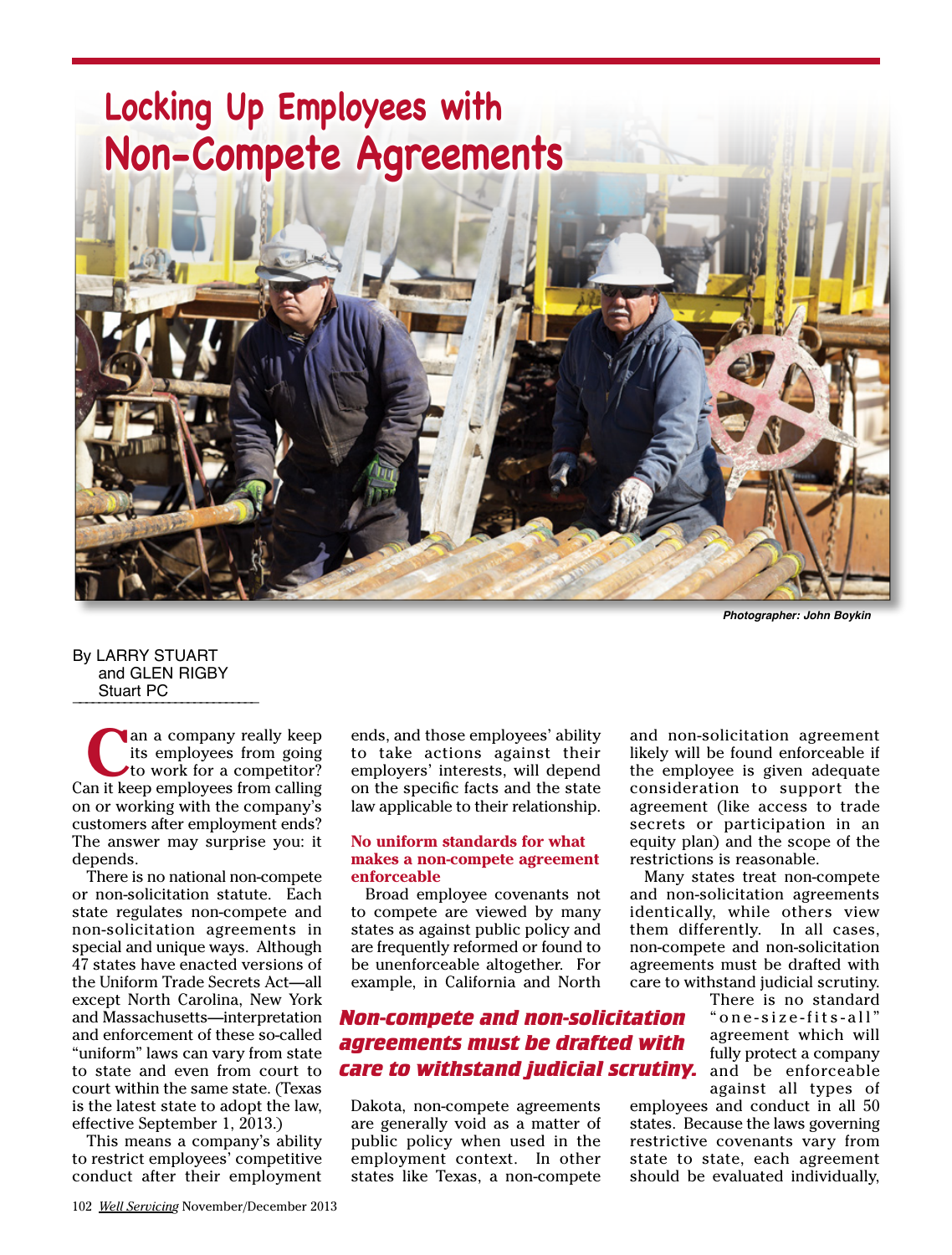paying close attention to business circumstances, the employee involved and state law.

Although there are many statespecific variations, most state and federal courts look at the following factors in determining the validity of restrictive covenants:

*• Reasonableness:* Courts will look to see if the employer has a legitimate business interest in protecting the time, investment and other resources that it has expended in training employees or developing trade secret or other proprietary information. The employer's business interest must be balanced against the employee's right to pursue work elsewhere. It is important that an employer not unduly limit an employee's other work opportunities or activities. The employer bears the burden of proving that the the burden of proving that the the<br>agreement is narrowly tailored cir to protect its legitimate business interests. Any ambiguities in the contract will likely be directly or indirectly construed in favor of the employee.

*• Duration:* Restrictions • *Duration:* Restrictions<br>generally must be reasonably limited in time. Agreements containing a one- or two-year post-employment restriction on employment or solicitation of customers are often found to be eductioners are often found to be work the employee performed to be of "reasonable" duration in the for the former employer. Thus, energy sector. Those extending an agreeme beyond a two-year time period will be scrutinized more closely. In in a business area to which he had In s some states like Louisiana, duration on connection during employment en may be limited by statute.

*• Geographic Scope:* Restrictions should also be limited to a reasonable geographic scope. For instance, if an employer does business in a particular area,

courts usually refuse to enforce agreements that extend beyond that area. If an employee's job duties were limited in geographic scope, and his/her access to the company's proprietary information was limited in geographic scope, a court may find restrictions on competition beyond this geographical scope to be unenforceable. It is important

*The employer's business interest* unless the employee *must be balanced against the employee's right to pursue work elsewhere. It is important that an employer not unduly limit an employee's other work opportunities or activities.*  loyee's **culat an employer not unuury<br>where. <b>Timit an employee's other work**<br>loyee's **connortunities or activities.** 

> to "narrowly tailor" the geographic hire reach of agreements to the reach or agreements to the<br>circumstances. Some states have specific technical requirements; for example, Louisiana requires a non-compete agreement to name the specific parishes (or counties) it is intended to cover.

**• Activity:** Courts consider the categories of restricted "activity." Courts may find an agreement overbroad if it does not specify that an employee is precluded from engaging only in the specific work the employee performed for the former employer. Thus, an agreement that attempts to preclude an employee from working in a business area to which he had no connection during employment may be deemed overbroad and unenforceable.

*• Consideration:* Restrictive covenants generally must be supported by valid consideration (i.e. something of value received in exchange for the covenant). In some states, a non-compete agreement is supported by sufficient consideration if it is entered into at the time an employment relationship begins. In that instance, the employment itself may serve as the consideration. On the other hand, courts in other states will not enforce a

non-compete provision receives "independent" consideration—something of value, other than continued employment in exchange for signing the agreement. In those jurisdictions, when a non-compete agreement is entered into after an employee's initial

hire date, the agreement likely must be supported by a bona fide employment benefit, i.e., a promotion, a raise, stock options, access to new confidential information, etc. Without such consideration courts may deem the covenant void for insufficient consideration. The employer must do it right under the applicable state law. In Texas, for example, giving an employee money to sign a non-compete is generally invalid consideration, but giving the employee access to the employer's confidential information during employment likely is valid consideration.

In sum, courts in most states will enforce a non-compete agreement only if it is (1) part of or tied to an otherwise valid agreement or relationship (i.e., employment); (2) necessary to protect a legitimate interest of the employer (i.e., a trade secret, confidential information, or

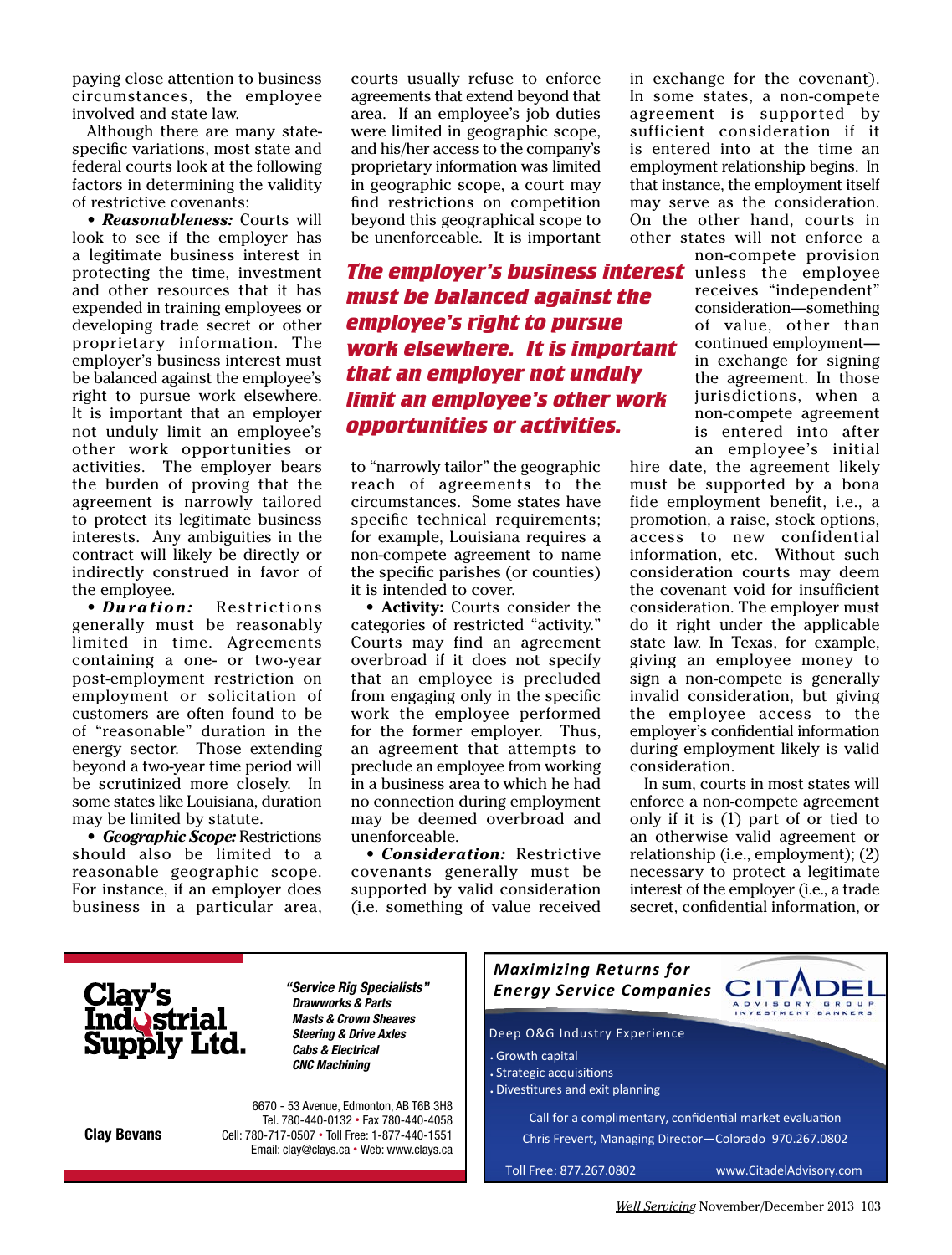truly specialized training); and (3) reasonably limited in its temporal, geographic and activity scope. Some states like California or North Dakota may not enforce a noncompete agreement regardless of how it is drafted.

### **Different approaches to handling overbroad non-compete agreements**

What happens if an agreement is too broad in scope? It depends on which state's law applies. Courts around the country use different approaches to address overbroad restrictions. Some courts will modify an overbroad agreement to enforce it more narrowly. Some courts strike the overbroad noncompete provision but enforce the rest of the parties' agreement. Other courts refuse to modify overbroad agreements and find them totally unenforceable in their entirety.

*• Reasonable Modification:*  The first judicial approach is the "reasonable modification" approach. Under this theory, courts may "rewrite" an overly broad agreement to make it more narrow and enforce it as rewritten. In so doing, courts make a determination on the particular facts and limit the restrictions as necessary in order to protect an employer's legitimate business interests. The majority



of states, including Idaho, Kansas, New York, Ohio, Pennsylvania, South Dakota and Texas, utilize this approach. Employers should take note, however, that even courts in reasonable modification states may

**Restrictions should also be limited** allow employees to *to a reasonable geographic scope. For instance, if an employer does business in a particular area, courts usually refuse to enforce agreements that extend beyond that area.* 

refuse to rewrite overbroad noncompete agreements if it appears that the employer unreasonably overreached.

*• Blue-Pencil Doctrine:* The courts of Colorado, Minnesota, and North Carolina, among several others, follow the "blue-pencil" rule. Under this approach, courts may simply strike from the agreement the provisions that are overbroad and enforce everything else. Generally, any restraint beyond what is necessary to protect the employer's legitimate interests will be deemed unreasonable and will be stricken, provided the remainder of the agreement meets the reasonable standard. If the agreement cannot survive the striking of the overbroad clause, then the entire agreement may be unenforceable. One way for the company to combat this may be to utilize alternative restraints (e.g., establish and articulate geographic scopes by radius, by city, and by county). Thus, employers can make it possible for the court to strike overbroad clauses and still enforce the remaining provisions.

*• No-Modification:* Still other states including Louisiana, Nebraska, Oklahoma and Wyoming follow a strict "no-modification" approach. This is essentially an all-or-nothing rule of enforceability. Under this approach a court may not rewrite overbroad provisions, nor may it strike offending provisions and enforce the remainder of an agreement as is the case under the blue-pencil rule. Rather, a court employing the nomodification approach will strictly

scrutinize the agreement, and if it is unreasonable as written, the court will not enforce it at all.

Companies should be cautious about including overly broad restrictions in non-compete

agreements, as it may avoid enforcement.

## **Enforcing restrictive covenant agreements**

An employee who signed a non-compete agreement leaves the company to work for a competitor or solicits customers in violation

of the agreement. Now what?

The employer must take reasonable and timely steps to protect its interests. A first step may be to send the employee and his/her new employer a letter notifying them of the employee's contractual obligations and demanding compliance. If harm may occur before compliance can be demanded, or it is clear that the employee and/or new employer will not honor the employee's restrictive covenants, the company may have to seek issuance of a temporary restraining order and/ or temporary injunction. To obtain

*An employee who signed a non-compete agreement leaves the company to work for a competitor or solicits customers in violation of the agreement. Now what?*

injunctive relief, the company will have to comply with local procedural requirements, which in most jurisdictions means moving quickly to demonstrate that irreparable (non-monetary) harm will likely occur if the employee is not enjoined. In most jurisdictions, if a restraining order is issued, a contested evidentiary hearing must be held within weeks thereafter to determine if the employee will be enjoined while the parties' contractual and other obligations are fully litigated.